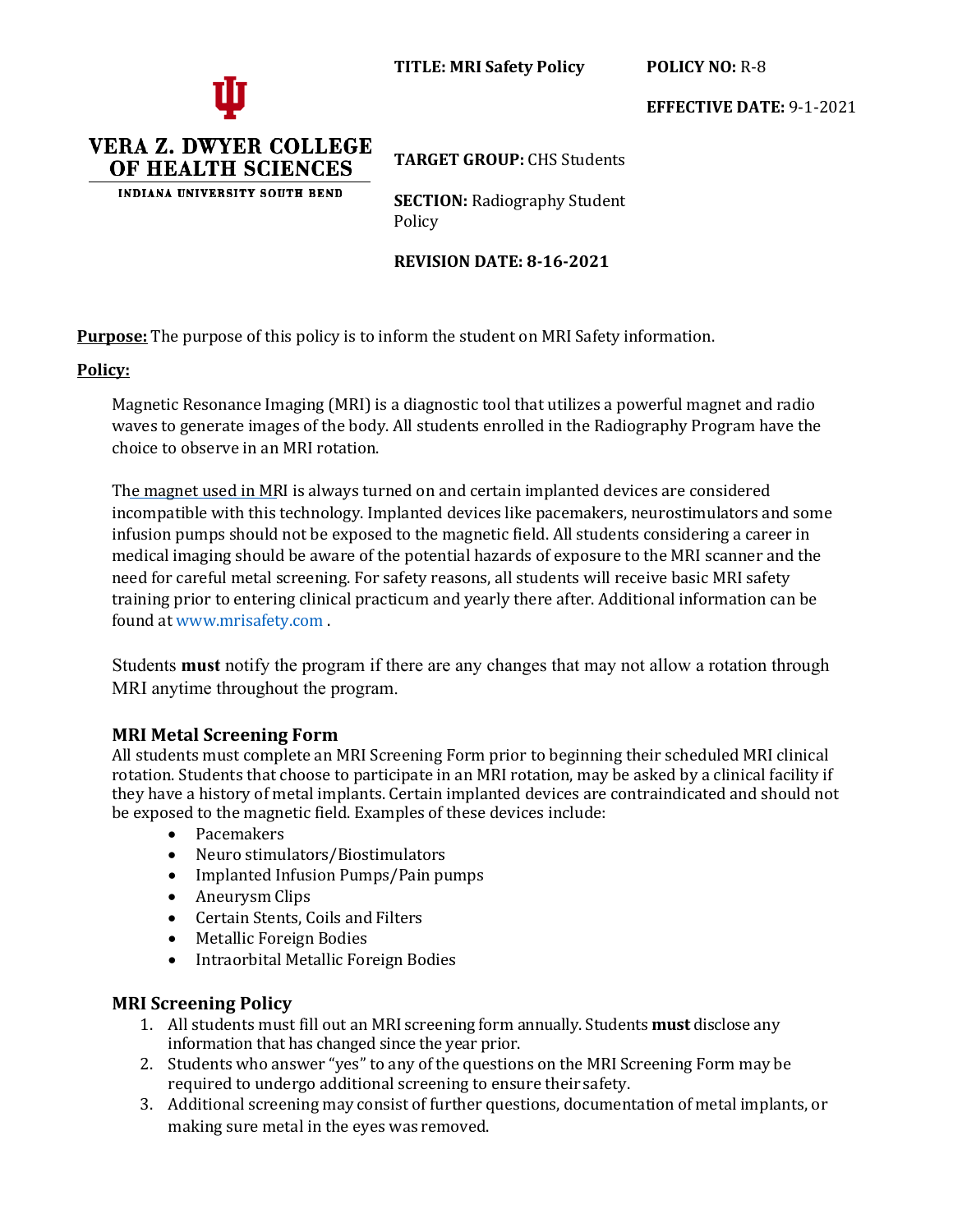#### **Please check the circle next to each statement you agree with:**

- o <sup>I</sup> have read the MRI Safety Policy, understand the policy and have been given the opportunity to ask questions.
- o <sup>I</sup> understand that the MRI rotation is not <sup>a</sup> required rotation of the program.
- o <sup>I</sup> have been counseled by program faculty about the dangers associated with the magnetic field used in MRI and understand the importance of metal screening.
- o I understand that I **must** notify the program if there are any changes that may not allow a rotation through MRI.

Student Printed Name: Student Signature: Date: Faculty Signature: